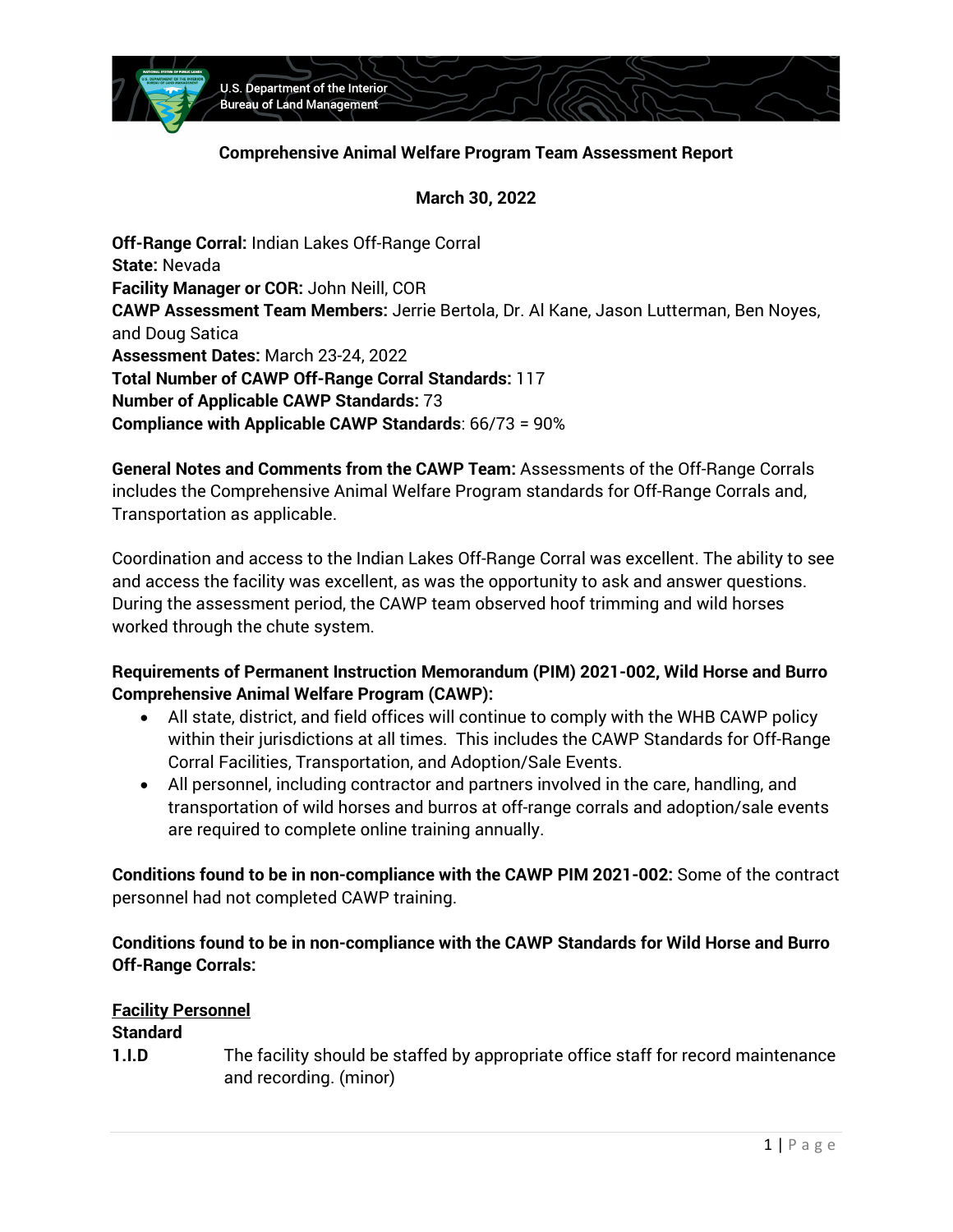**Non-Compliance:** Record maintenance and recording was not all up to date in the Wild Horse and Burro Program System (WHBPS). Currently a volunteer is assisting with data entry, but long-term this may be tenuous.

#### **Facility Design**

#### **Standard**

**1.II.F** Fences in pens, alleys, and working chute systems must be not less than 6 feet high for horses, 5 feet high for burros, and the bottom rail must not be more than 12 inches from ground level. (major)

 **Non-Compliance:** The height of the fencing in some of the pens was less than 6 feet due largely to blowing sand and dirt accumulation along the fence lines.

#### **Feed and Water**

#### **Standard**

 **1.IV.C.4** Feeding sites must allow all WH&Bs within a pen simultaneous access to hay. (major)

 **Non-Compliance:** Not all animals could simultaneously access hay in some of the pens. In some pens there were more wild horses in a pen than could realistically access bunk space at the same time.

# **Preparation Procedures**

# **Standard**

 **1.IV.D.2** Facilities must conduct Equine Infectious Anemia (EIA) testing and apply freeze-marks within 30 days of receiving WH&Bs, unless directed by the facility veterinarian when age or physical condition requires a delay. (major)

 **Non-Compliance:** Wild horses received from a recent gather (concluded February 14, 2022) had not been worked within 30 days, including collecting blood samples for EIA testing and to apply freeze marks to wild horses.

# **Standard**

**1.IV.D.6** Facilities must adhere to the current BLM vaccination policy. (major)

 **Non-Compliance:** Administration of vaccinations was not in compliance with BLM vaccination policy. Several of the records randomly checked were overdue for months or more than a year.

# **Standard**

 **1.IV.D.8** Hoof trimming must be performed twice per year at minimum or as necessary to maintain hooves in a proper condition. (major)

 **Non-Compliance:** There were numerous wild horses with hooves that were not maintained in proper condition with excessively long feet that were turned up off the ground at the toe.